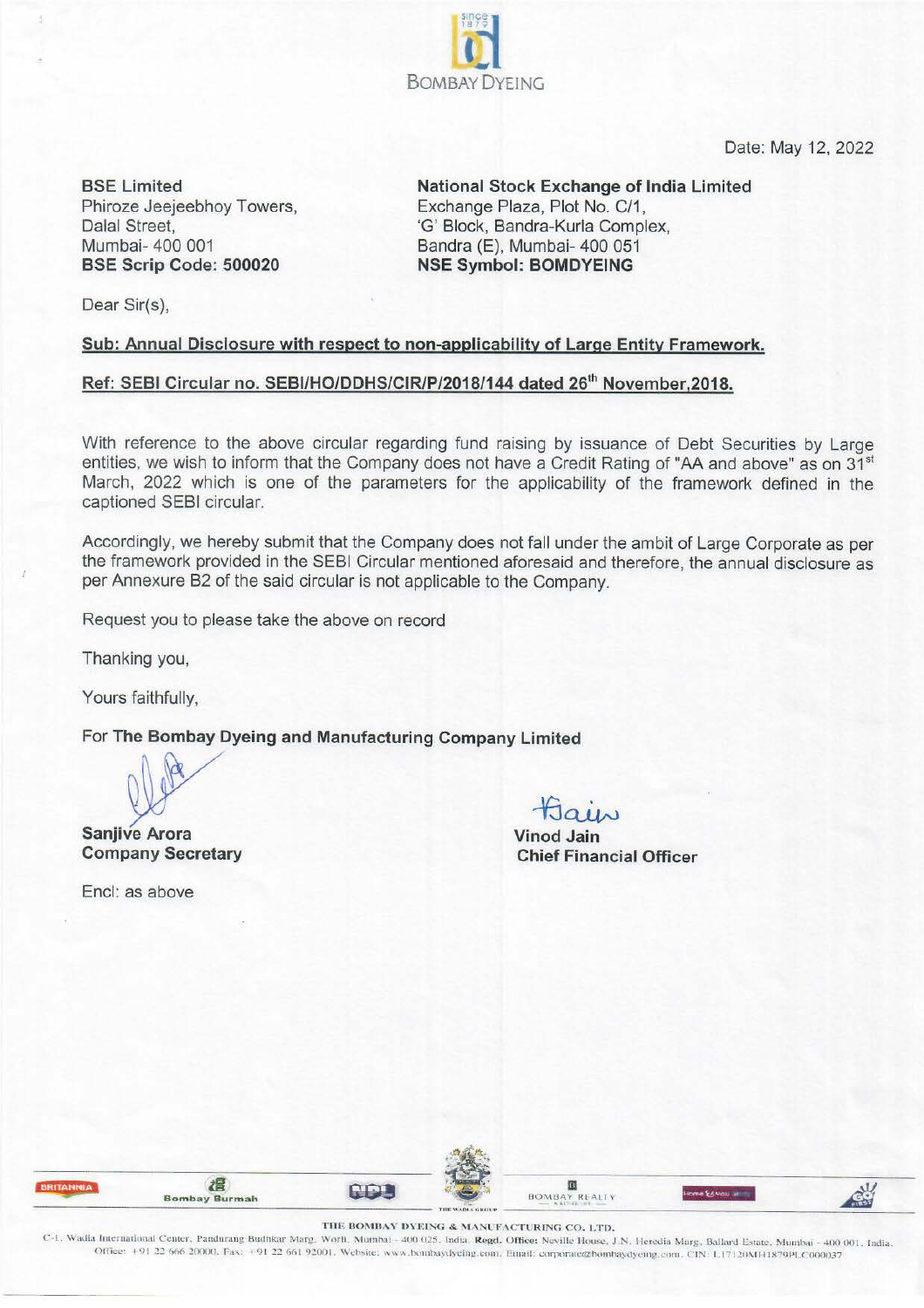

**Annexure B2** 

**Format of the Annual Disclosure to be made by an entity identified as a Large Corporate [To be submitted to the Stock Exchange(s) within 45 days of the end of the Financial Year (FY)] (Applicable from FY 2022 onwards)** 

- **1. Name of the Company: The Bombay Dyeing and Manufacturing Company Limited**
- **2. CIN: L17120MH1879PLC000037**
- **3. Report filed for FY: 2021-22**
- **4. Details of the Current block (all figures in Rs. Crore):**

| Sr. No. | <b>Particulars</b>                                                                                                                                                                                                                                                  | <b>Details</b>           |  |
|---------|---------------------------------------------------------------------------------------------------------------------------------------------------------------------------------------------------------------------------------------------------------------------|--------------------------|--|
| i.      | 2-year block period (Specify financial years)                                                                                                                                                                                                                       | FY 2021-22<br>FY 2022-23 |  |
| ii.     | Incremental borrowing done in FY-2021-22<br>(a)                                                                                                                                                                                                                     | Rs. 2744 Crores          |  |
| iii.    | Mandatory borrowing to be done through debt securities in FY<br>$(b) = (25\% \text{ of a})$                                                                                                                                                                         | Not applicable           |  |
| iv      | Actual borrowing done through debt securities in FY<br>(c)                                                                                                                                                                                                          | Nil                      |  |
| V.      | Shortfall in the borrowing through debt securities if any, for FY<br>carried forward to FY.<br>(d)                                                                                                                                                                  | Not applicable           |  |
| vi.     | Quantum of (d), which has been met from (c)<br>(e)                                                                                                                                                                                                                  | Not applicable           |  |
| vii.    | Shortfall, if any, in the mandatory borrowing through debt<br>securities for FY<br>{after adjusting for any shortfall in borrowing for FY which was<br>carried forward to FY }<br>$(f)=(b)-[(c)-(e)]$<br>{If the calculated value is zero or negative, write "nil"} | Not applicable           |  |



THE BOMBAY DYEING & MANUFACTURING CO. LTD.

C-1, Wadia International Center, Pandurang Budhkar Marg, Worli, Mumbai - 400 025, India. Regd. Office: Neville House, J.N. Heredia Marg, Ballard Estate, Mumbai - 400 001, India. Office: +91 22 666 20000. Fax: +91 22 661 92001. Website: www.bombaydyeing.com. Email: corporate@bombaydyeing.com. CIN: L17120MH1879PLC000037